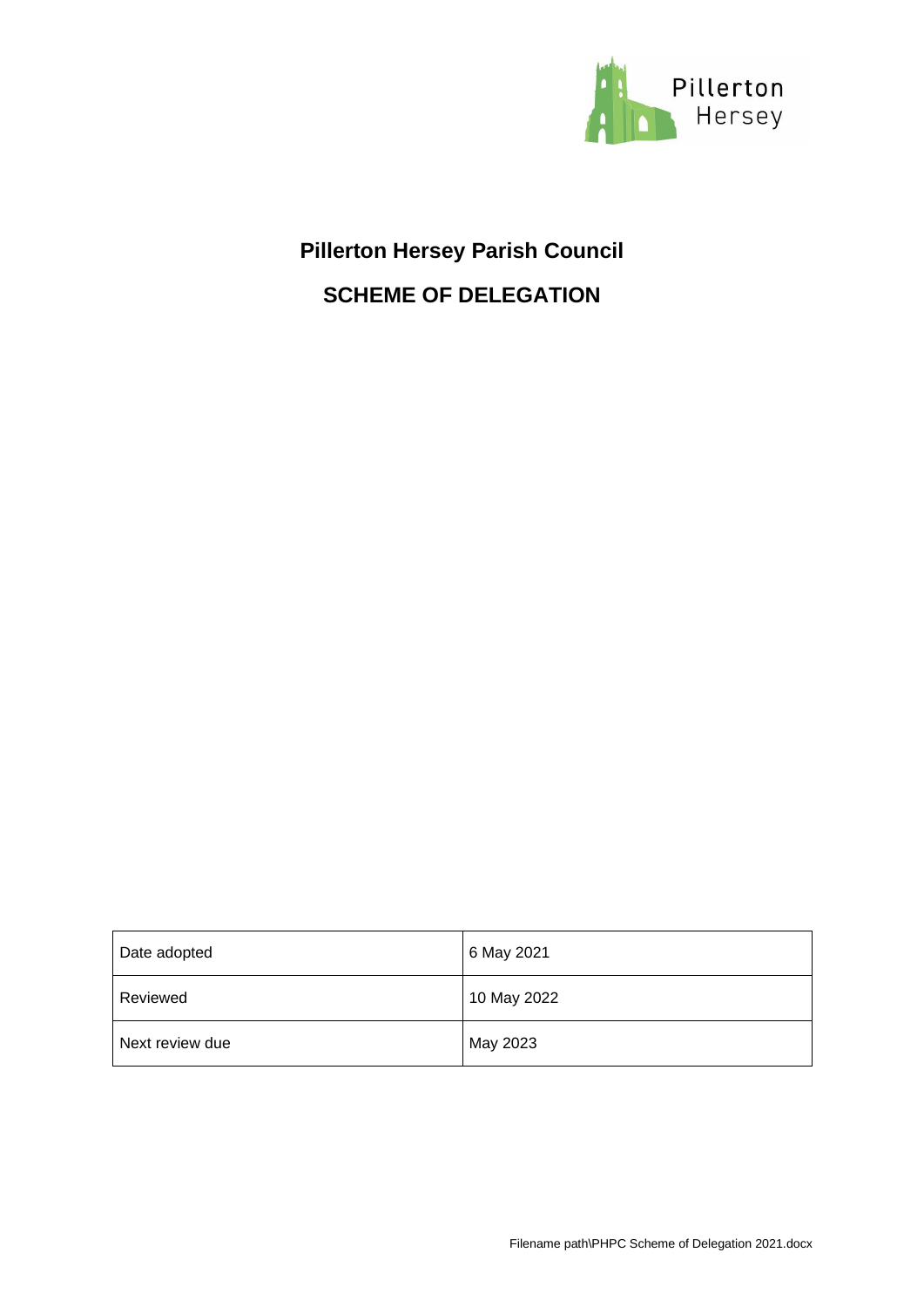### **Introduction**

This document sets out the manner in which this Parish Council has delegated powers and responsibilities. This document is one of the three major ways in which the Council regulates its affairs – the others being its Standing Orders and Financial Regulations.

The power to delegate functions is set out in the Local Government Act 1972 s101. The intention of the delegation scheme is to allow the Council to act with all reasonable speed. Decisions should be taken at the most suitable level. Therefore, the Clerk is given powers over the day-to-day administration of the Council, and matters of major policy should be recommended to the Full Council.

Whilst delegation is necessary it is the Council's policy that members and the press and public should have the fullest information available to them at all times. Therefore, the Clerk reports all major decisions taken under delegated powers at the next available Council meeting.

The Clerk shall be:

- the Proper Officer and carry out the functions as provided by the Local Government Act 1972.
- the Responsible Financial Officer in accordance with the Accounts and Audit Regulations in force at any given time.

Powers Which Cannot Be Delegated:

- levying or issuing a precept
- borrowing money
- approving the Councils annual accounts
- considering an auditors report made in the public interest
- adopting or revising the Councils code of conduct

This Scheme has been drafted from the NALC Model Scheme of Delegation.

This scheme will be reviewed and amended as required, due to changes in legislation or on the employment of a new Clerk.

Otherwise, the Scheme is confirmed at each Annual General Meeting of the Council.

### **Delegated Powers and Responsibilities**

In addition to the responsibilities set out in the Clerk's job description the Clerk all delegated functions shall be deemed to be exercised on behalf of, and in the name of Pillerton Hersey Parish Council.

Delegation will be performed in accordance with:

- Approved budgets
- Financial Regulations
- Standing orders and other adopted policies of the parish council

The Clerk has the delegated authority to undertake anything pursuant to the delegated power or duty which it would be lawful for the Council to do, including anything reasonably implied or incidental to that power or duty.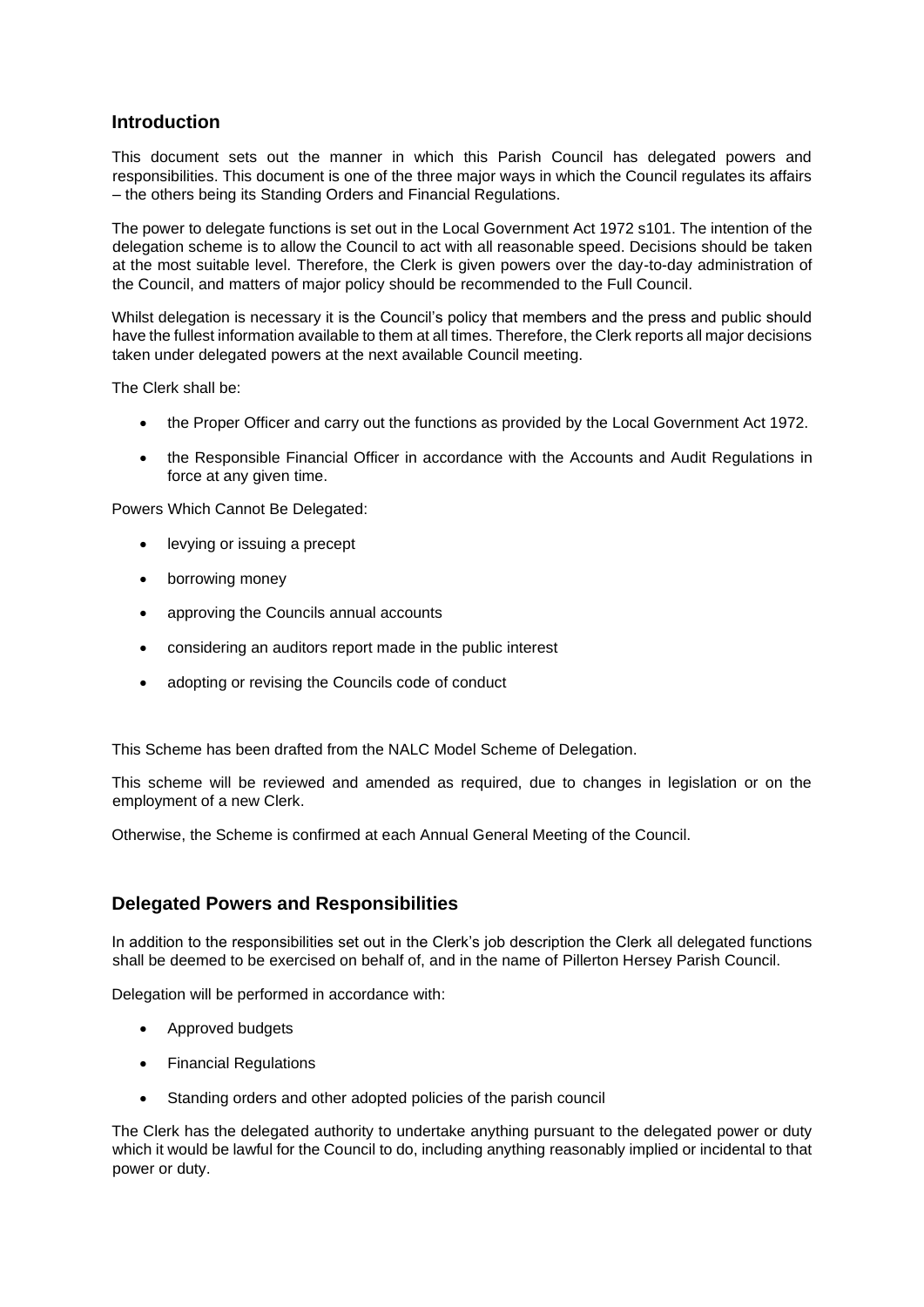# **General Matters**

The Clerk is authorised to:

- Conduct day to day administration of services, together with routine inspections and control.
- call any extra meetings of the Council or any Committee as necessary, having consulted with the Chair of the Council and/or the Councillor with responsibility for appropriate for the matter.
- respond immediately to any correspondence, requiring or requesting information or relating to previous decisions of the Council but not correspondence requiring an opinion to be taken by the Council.
- Preparation and submission of comments to Planning Applications where the Council's agreed stance is known.
- Handle requests for information under the Freedom of Information Act 2000 and the Data Protection Act 1988 or General Data Protection Regulation (whichever is in force at the time of request)
- Issue press releases and statements to the press on the Council's known policies.
- Update and manage the content of the Council's website.
- Co-ordinate any Council communications to the community
- Disposal of Council records according to legal restrictions and the Council's current Document Retention Policy.
- Take appropriate actions arising from emergencies in consultation with Chair/Vice Chair of the Council – as appropriate to the circumstances.

# **Financial Matters**

The Clerk is authorised as follows to:

- be the Responsible Financial Officer for the purposed of Section 151 of the Local Government Act 1972
- make routine expenditure in accordance with Financial Regulations (Budgetary Control and Authority to Spend).
- operate the Council's banking arrangements with the approval of the Council
- pay all accounts properly incurred
- pay all subscriptions to which the Council belongs
- make all necessary arrangements to prepare and complete the internal and external audit services for the Council as required.
- incur expenditure on revenue items within the approved estimated and budgets under their control.
- accept quotations or tenders for work, supplies or services (where tenders are required by the Council's Financial Regulations), subject to the cost not exceeding the amount approved estimate.